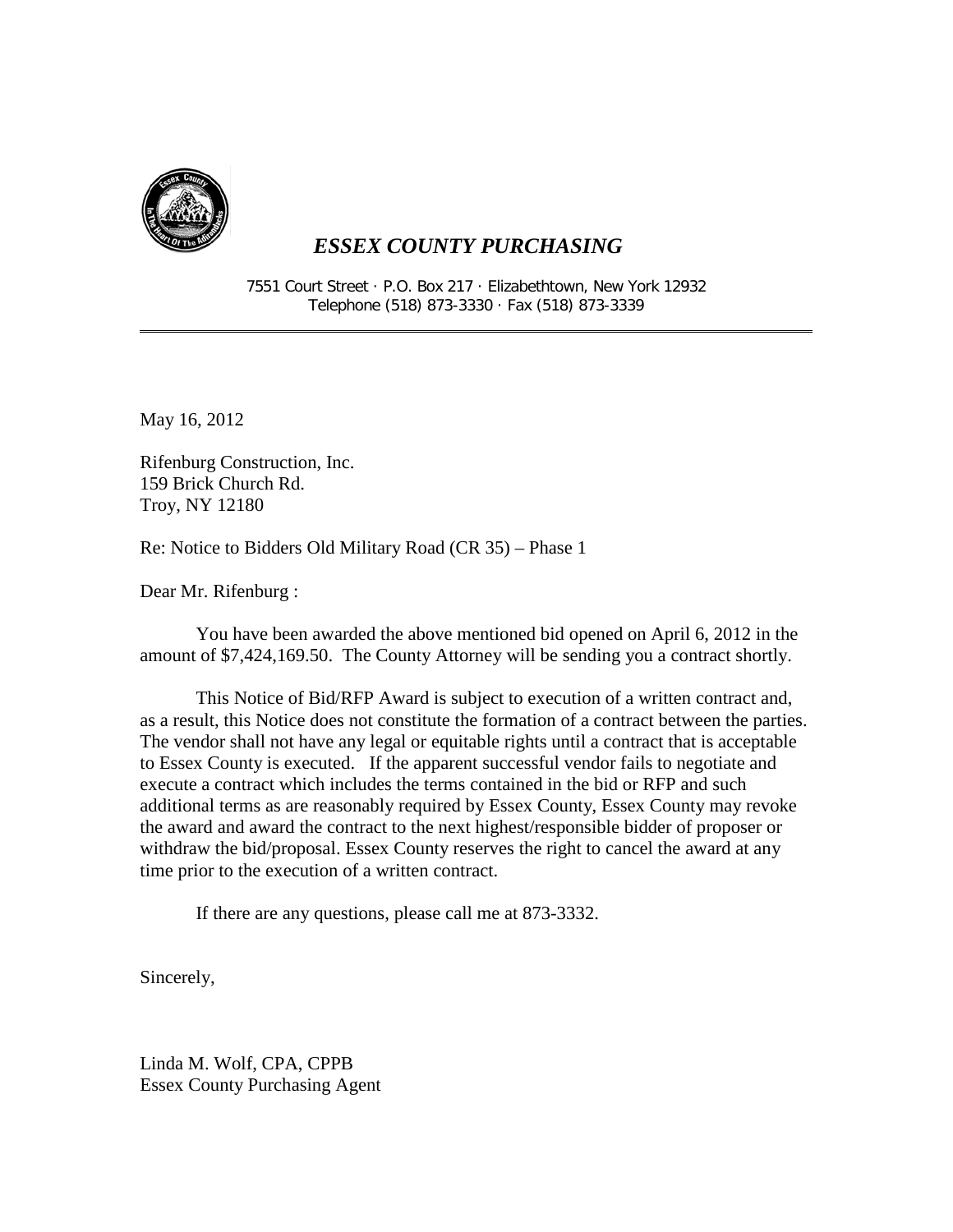

7551 Court Street · P.O. Box 217 · Elizabethtown, New York 12932 Telephone (518) 873-3330 · Fax (518) 873-3339

Luck Brothers 73 Trade Road Plattsburgh, NY 12901

Re: Notice to Bidders Old Military Road (CR 35) – Phase 1

To Whom It May Concern:

We have awarded the above mentioned bid opened on April 6, 2012 in the amount of \$7,424,169.50 to Rifenburg Construction. Thank you for your participation.

If there are any questions, please call me at 518-873-3332.

Sincerely,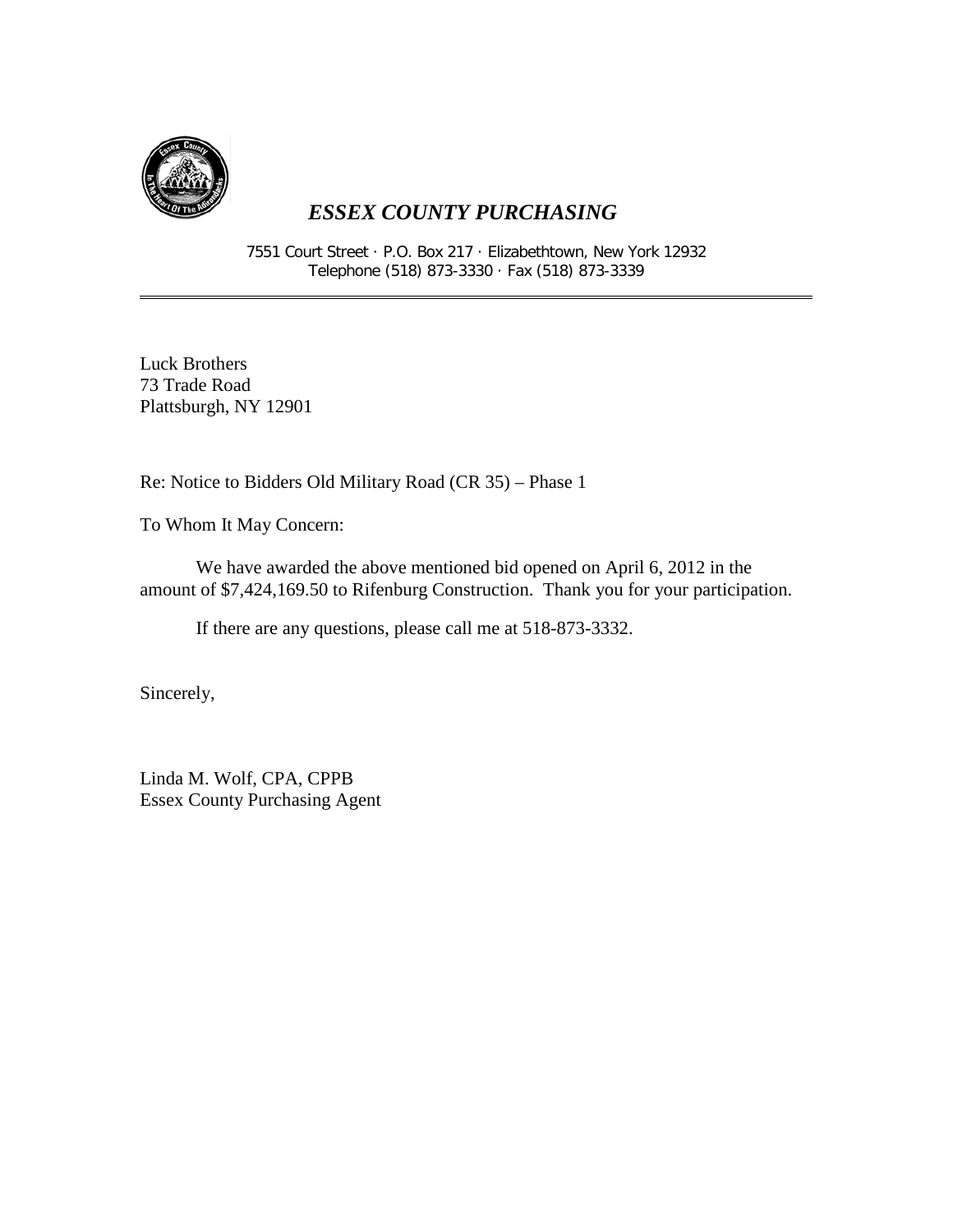

7551 Court Street · P.O. Box 217 · Elizabethtown, New York 12932 Telephone (518) 873-3330 · Fax (518) 873-3339

Kubricky Construction Corp. 269 Ballard Road Willard, NY 129102

Re: Notice to Bidders Old Military Road (CR 35) – Phase 1

To Whom It May Concern:

We have awarded the above mentioned bid opened on April 6, 2012 in the amount of \$7,424,169.50 to Rifenburg Construction. Thank you for your participation.

If there are any questions, please call me at 518-873-3332.

Sincerely,